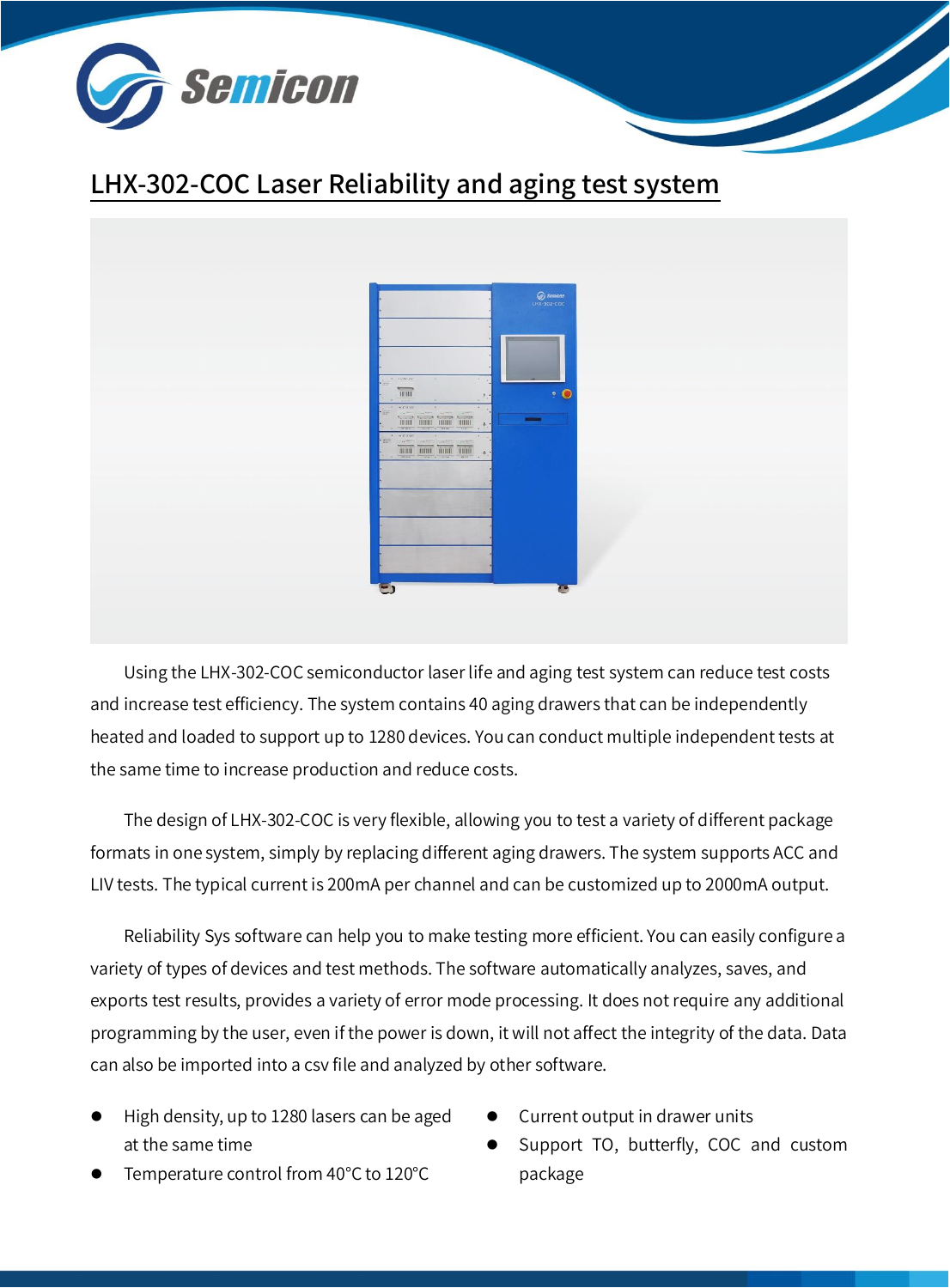

- ⚫ Supports probe spacing down to 300μm
- ⚫ Current range up to 2000mA
- ⚫ Current mode: ACC, APC (custom), LIV
- ⚫ Hot swap, easy operation, safe and reliable data management
- ⚫ Modularized design, easy to expand



Aging power supply and the control of the LIV test system

#### Current's long-term stability: 0.2%

Based on our years of precision control and testing technology for semiconductor lasers, LHX-302-COC provides you with a long-term, stable aging and life cycle testing system to help you to get accurate test results with good repeatability.

### Temperature control's long-term stability:  $\pm$  1 degree

The system integrates a high-stability temperature control module with long-term temperature stability ( $>$  48 hours)  $\pm$  1 degree.

### 32 devices per drawer for high test reliability

To help our users to get ahead in the high-speed communication laser market, we pay special attention to materials selection and mechanical fixture design to help users to get high-reliability aging systems at a lower cost.

### Multi-channel synchronous test to meet the need for flexibility in R&D activities

The LIV-302 test system used with the aging system can perform LIV scan on 32 devices in the drawer at the same time to obtain accurate test data. The repeatability of the threshold calculation can be less than 3%.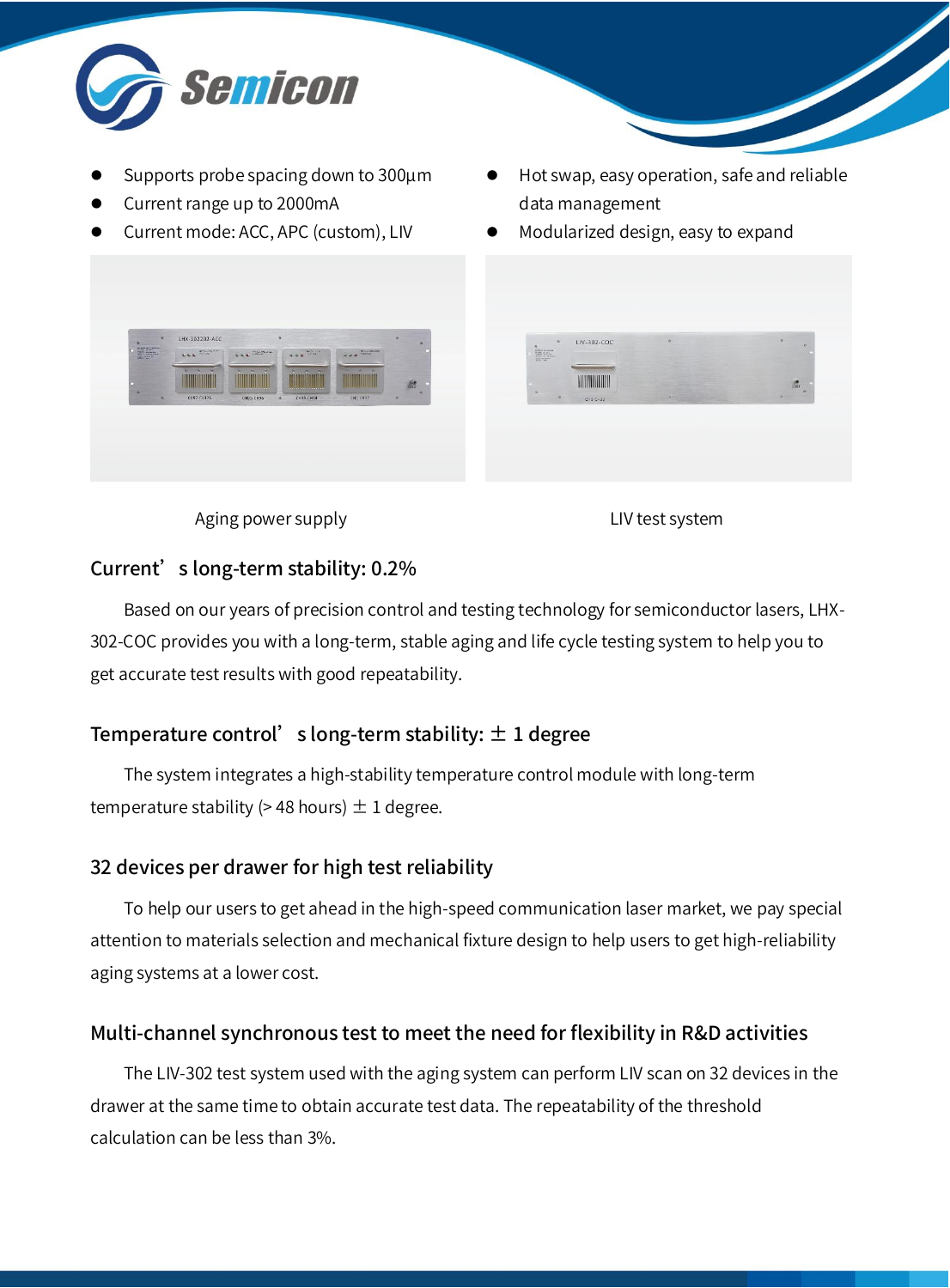

## LHX-3100-80 Laser life cycle and aging test system



- High density, low cost
- From 40°C to 180°C, multi-channel synchronous temperature control
- Supports TO and butterfly packages
- ⚫ Current range up to 200mA
- ⚫ Current mode: ACC
- ⚫ Modularized design, easy to expand, each







layer can support 80 devices at the same time

- ⚫ Concise software design, safe and reliable data management
- ⚫ High temperature cabinet can be configured by users

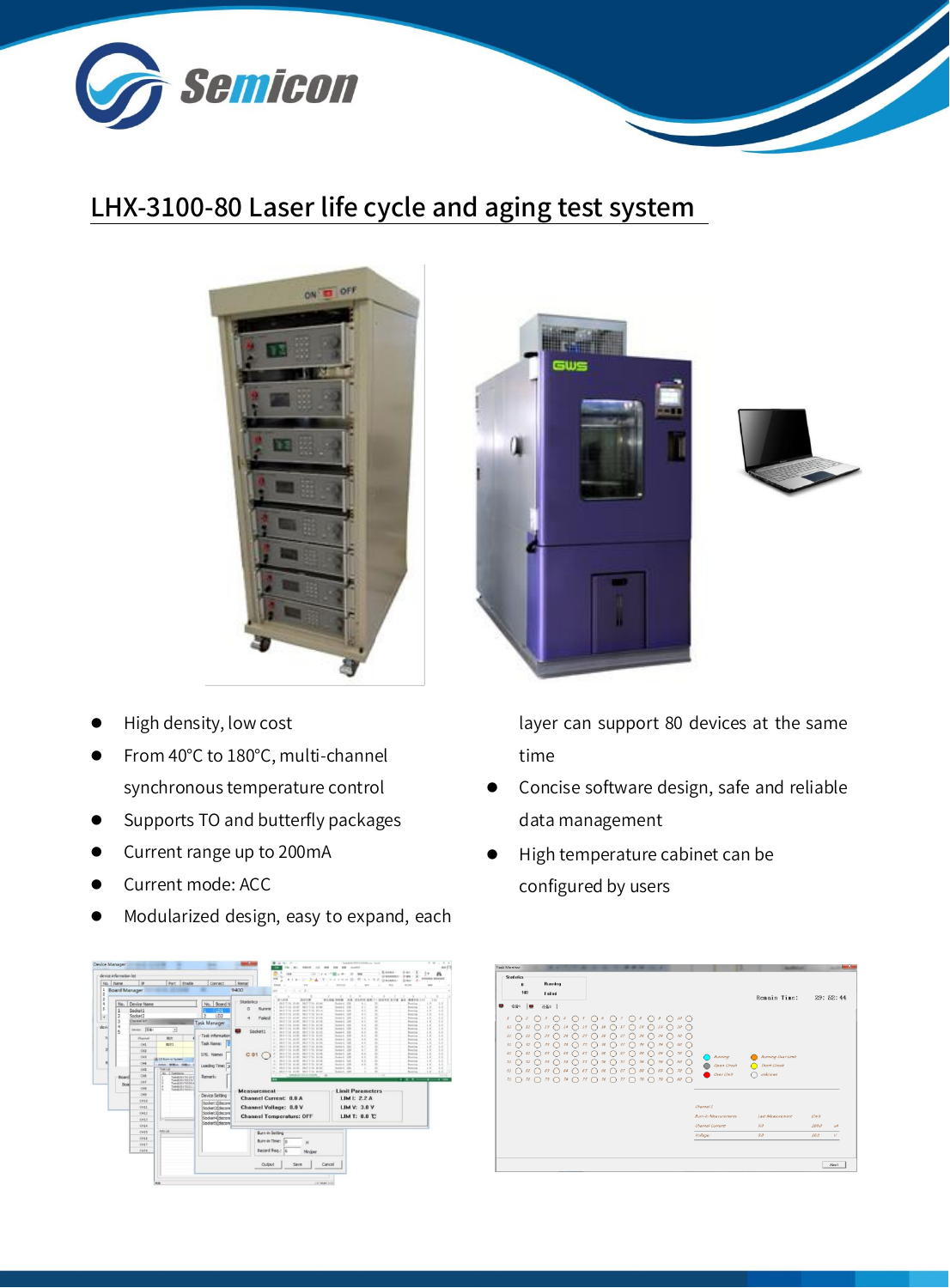

# LHX-3102 High power Laser life cycle and aging test system



- 4 channels output per layer, up to 10 layers
- ⚫ High power, current range up to 15A20V
- Temperature range from 20°C to 65°C
- Water cooling combined with TEC cooling, high stability in long-term temperature control
- ⚫ Independently control current in each channel current and parallel current output
- ⚫ Fixtures can be customized for multiple lasers working in single channel
- ⚫ Support TO, COS, CMOUNT and custom package
- ⚫ Current mode: ACC, APC (custom), LIV (custom)
- ⚫ Modularized design, easy to expand
- ⚫ Concise software design, safe and reliable data management